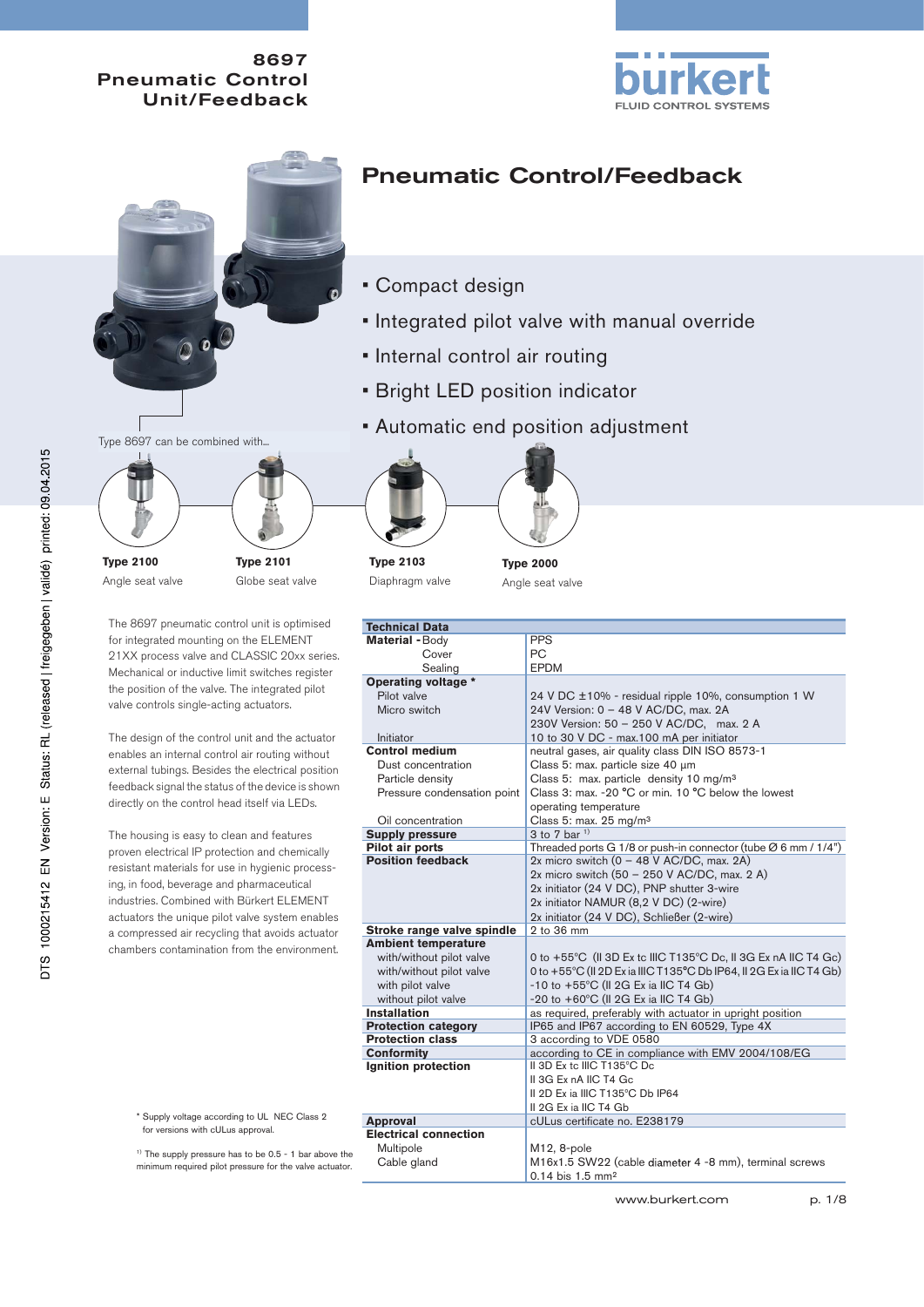

### Ordering information for process valve system with integrated pneumatic control unit

A complete process valve system consists of a pneumatic control unit Type 8697 and a process valve Type ELEMENT 21xx or CLASSIC 20xx. The following information is necessary for the selection of a complete system:

- **Item no.** of the desired pneumatic control unit **Type 8697** (see Ordering chart)
- **Item no.** of the selected process valve **Type 21xx or Type 20xx**

If you order two components, you receive a complete assembled and certified valve.

When you click on the orange box "More info." below, you will come to our website for the resp. product where you can download the datasheet.

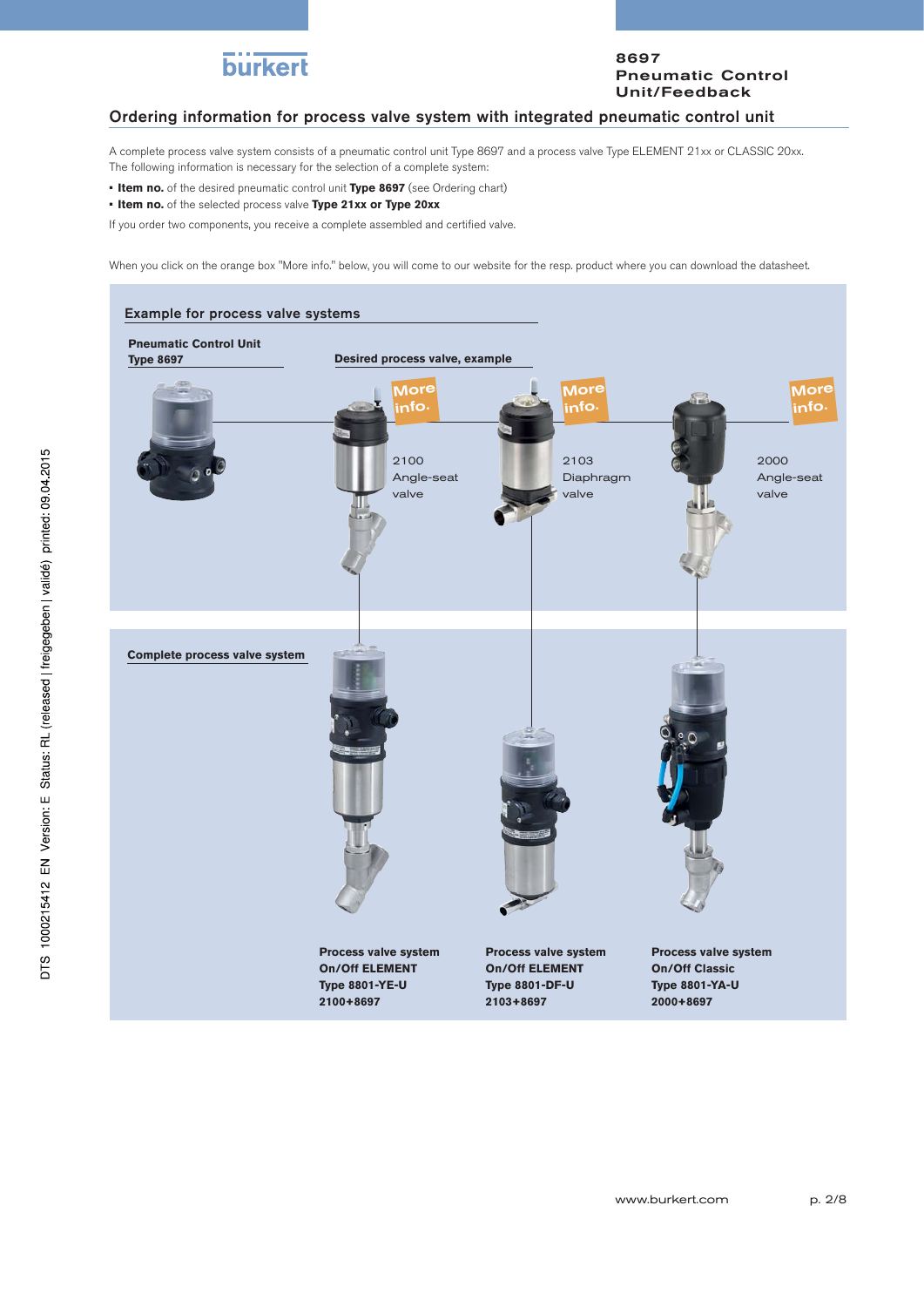# **burkert**

### 8697 Pneumatic Control Unit/Feedback

Ordering chart (other versions on request)

| <b>End position feedback</b>                                      |                                  |                                   |                        |                                       |                           |                                                      |                                             |                                             |       |                                   | Item no.                                       |                                                        |
|-------------------------------------------------------------------|----------------------------------|-----------------------------------|------------------------|---------------------------------------|---------------------------|------------------------------------------------------|---------------------------------------------|---------------------------------------------|-------|-----------------------------------|------------------------------------------------|--------------------------------------------------------|
| Inductive Switch<br>3-wire PNP                                    | Inductive Switch<br>2-wire NAMUR | Inductive Switch<br>2-wire 24V DC | Micro Switch<br>24V DC | <b>Micro Switch<br/>50-250V AC/DC</b> | connection<br>Electrical  | ATEX / IECEx<br>Zone 22/2 <sup>2)</sup><br>Cat. 3D/G | ATEX / IECEx<br>ಣ<br>Zone 21/1<br>Cat. 2D/G | ATEX/ IECEX<br>Zone 1 $4$<br><b>Cat. 2G</b> | cULus | threaded ports<br>Pilot air ports | <b>Actuator series</b><br>Type 21xx<br>ELEMENT | <b>Actuator series</b><br>Types 20xx<br><b>CLASSIC</b> |
| Pneumatic Control Unit (pilot valve 3/2-way, single acting NO/NC) |                                  |                                   |                        |                                       |                           |                                                      |                                             |                                             |       |                                   |                                                |                                                        |
| $\overline{2}$                                                    |                                  |                                   |                        |                                       |                           |                                                      |                                             |                                             | yes   | G1/8                              | 248 816                                        | na                                                     |
| $\overline{2}$                                                    |                                  |                                   |                        |                                       | Cable gland               |                                                      |                                             |                                             | yes   | G1/8 / M5                         | na                                             | 248 829                                                |
| $\overline{2}$                                                    |                                  |                                   |                        |                                       |                           | yes                                                  |                                             |                                             |       | G1/8                              | 255 847                                        | na                                                     |
| $\overline{2}$                                                    |                                  |                                   |                        |                                       |                           | yes                                                  |                                             |                                             |       | G1/8 / M5                         | na                                             | 255 853                                                |
| $\overline{2}$                                                    |                                  |                                   |                        |                                       |                           | yes                                                  |                                             |                                             |       | G1/8                              | 255 849                                        | na                                                     |
| $\overline{2}$                                                    |                                  |                                   |                        |                                       | M <sub>12</sub> connector | yes                                                  |                                             |                                             |       | G1/8 / M5                         | na                                             | 255 855                                                |
| $\overline{2}$                                                    |                                  |                                   |                        |                                       |                           |                                                      |                                             |                                             | yes   | G1/8                              | 248 818                                        | na                                                     |
| $\overline{2}$                                                    |                                  |                                   |                        |                                       |                           |                                                      |                                             |                                             | yes   | G1/8 / M5                         | na                                             | 248 830                                                |
|                                                                   | $\overline{2}$                   |                                   |                        |                                       |                           |                                                      | yes                                         |                                             |       | G1/8                              | 248 822                                        | na                                                     |
|                                                                   | $\overline{2}$                   |                                   |                        |                                       |                           |                                                      | yes                                         |                                             |       | G1/8 / M5                         | na                                             | 248 832                                                |
|                                                                   | $\overline{2}$                   |                                   |                        |                                       |                           |                                                      |                                             | yes                                         |       | G1/8                              | 255 862                                        | na                                                     |
|                                                                   | $\overline{2}$                   |                                   |                        |                                       | Cable gland               |                                                      |                                             | yes                                         |       | G1/8 / M5                         | na                                             | 255 864                                                |
|                                                                   |                                  | $\overline{2}$                    |                        |                                       |                           |                                                      |                                             |                                             | yes   | G1/8                              | 248 814                                        | na                                                     |
|                                                                   |                                  | $\overline{2}$                    |                        |                                       |                           |                                                      |                                             |                                             | yes   | G1/8 / M5                         | na                                             | 248 828                                                |
|                                                                   |                                  | $\overline{2}$                    |                        |                                       |                           | yes                                                  |                                             |                                             |       | G1/8                              | 255 845                                        | na                                                     |
|                                                                   |                                  | $\overline{2}$                    |                        |                                       |                           | yes                                                  |                                             |                                             |       | G1/8 / M5                         | na                                             | 255 852                                                |
|                                                                   |                                  |                                   |                        |                                       | M12 Multipole             |                                                      |                                             |                                             | yes   | G1/8                              | 260 278                                        | na                                                     |
|                                                                   |                                  | Without end position feedback     |                        |                                       | Cable gland               |                                                      |                                             |                                             | yes   | G1/8                              | 260 279                                        | na                                                     |
|                                                                   |                                  |                                   |                        |                                       |                           | yes                                                  |                                             |                                             |       | G1/8                              | 260 280                                        | na                                                     |
|                                                                   |                                  | Feedback (without pilot valve)    |                        |                                       |                           |                                                      |                                             |                                             |       |                                   |                                                |                                                        |
| $\overline{2}$                                                    |                                  |                                   |                        |                                       |                           |                                                      |                                             |                                             | yes   | G1/8                              | 248 812                                        | na                                                     |
| $\overline{2}$                                                    |                                  |                                   |                        |                                       | Cable gland               |                                                      |                                             |                                             | yes   | without                           | na                                             | 248 827                                                |
| $\overline{2}$                                                    |                                  |                                   |                        |                                       |                           | yes                                                  |                                             |                                             |       | G1/8                              | 255 843                                        | na                                                     |
| $\overline{2}$                                                    |                                  |                                   |                        |                                       |                           | yes                                                  |                                             |                                             |       | without                           | na                                             | 255 851                                                |
| $\overline{2}$                                                    |                                  |                                   |                        |                                       |                           | yes                                                  |                                             |                                             |       | G1/8                              | 255 857                                        | na                                                     |
| $\overline{2}$                                                    |                                  |                                   |                        |                                       | M12 connector             | yes                                                  |                                             |                                             |       | without                           | na                                             | 255 858                                                |
| $\overline{2}$                                                    |                                  |                                   |                        |                                       |                           |                                                      |                                             |                                             | yes   | G1/8                              | 250 471                                        | na                                                     |
| $\overline{2}$                                                    |                                  |                                   |                        |                                       |                           |                                                      |                                             |                                             | yes   | without                           | na                                             | 250 472                                                |
|                                                                   | $\overline{2}$                   |                                   |                        |                                       |                           |                                                      | yes                                         |                                             |       | G1/8                              | 248 820                                        | na                                                     |
|                                                                   | $\overline{2}$                   |                                   |                        |                                       |                           |                                                      | yes                                         |                                             |       | without                           | na                                             | 248 831                                                |
|                                                                   | $\overline{2}$                   |                                   |                        |                                       |                           |                                                      |                                             | yes                                         |       | G1/8                              | 255 860                                        | na                                                     |
|                                                                   | $\overline{2}$                   |                                   |                        |                                       |                           |                                                      |                                             | yes                                         |       | without                           | na                                             | 255 863                                                |
|                                                                   |                                  | $\overline{2}$                    |                        |                                       |                           |                                                      |                                             |                                             | yes   | G1/8                              | 248 810                                        | na                                                     |
|                                                                   |                                  | $\overline{2}$                    |                        |                                       | Cable gland               |                                                      |                                             |                                             | yes   | without                           | na                                             | 248 826                                                |
|                                                                   |                                  | $\overline{2}$                    |                        |                                       |                           | yes                                                  |                                             |                                             |       | G1/8                              | 255 841                                        | na                                                     |
|                                                                   |                                  | $\overline{2}$                    |                        |                                       |                           | yes                                                  |                                             |                                             |       | without                           | na                                             | 255 850                                                |
|                                                                   |                                  |                                   | $\sqrt{2}$             |                                       |                           |                                                      |                                             |                                             | yes   | G1/8                              | 248 824                                        | na                                                     |
|                                                                   |                                  |                                   | $\overline{2}$         |                                       |                           |                                                      |                                             |                                             | yes   | without                           | na                                             | 248 833                                                |
|                                                                   |                                  |                                   |                        | $\overline{2}$                        |                           |                                                      |                                             |                                             | yes   | G1/8                              | 248 808                                        | na                                                     |
|                                                                   |                                  |                                   |                        | $\overline{2}$                        |                           |                                                      |                                             |                                             | yes   | without                           | na                                             | 248 825                                                |
|                                                                   |                                  |                                   |                        |                                       |                           |                                                      |                                             |                                             |       |                                   |                                                |                                                        |

**Note**: cULus only valid for versions without ATEX approval

 $2)$  II 3D Ex tc IIIC T135 / II 3G Ex nA IIC T4 Gc

3) II 2D Ex ia IIIC T135°C Db IP64 / II 2G Ex ia IIC T4 Gb

4) II 2G Ex ia IIC T4 Gb





### Additional

Feedback switchpoint NPN-coded Push-in pilot air ports (tube Ø 6mm; 1/4")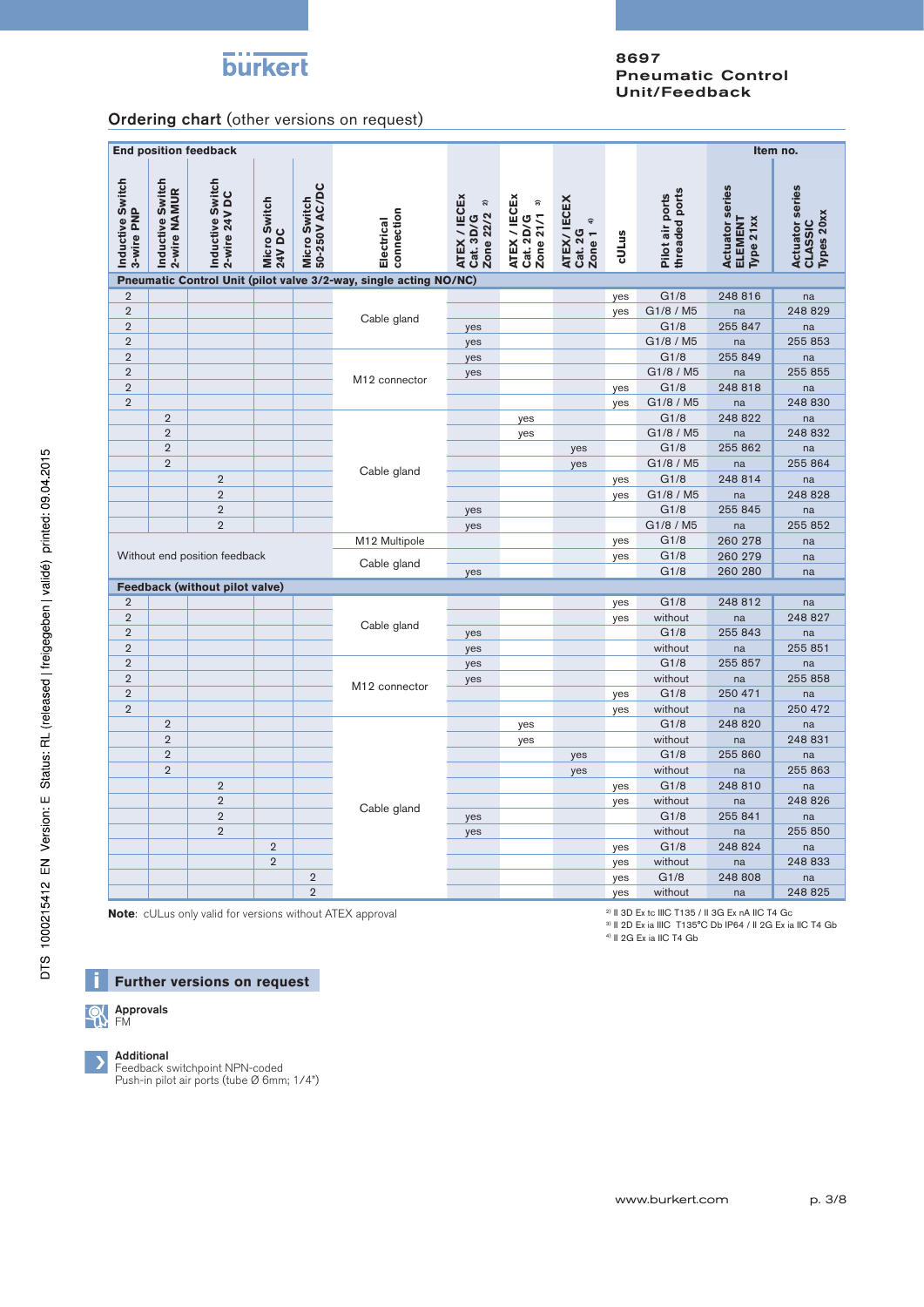

### Ordering chart adapter kit (has to be ordered separately)

|                                          | ption<br>Ŏ                           | Actuator<br>size                        | Control<br>function       | ē       |
|------------------------------------------|--------------------------------------|-----------------------------------------|---------------------------|---------|
| Adapter kit<br><b>ELEMENT Types 21xx</b> | Pneumatic Control Unit /<br>Feedback | Ø50mm                                   | single acting / universal | 682 259 |
| Adapter kit                              | <b>Pneumatic Control Unit</b>        | Ø40mm                                   | single acting             | 698 573 |
| <b>CLASSIC Types 20xx</b>                | <b>Pneumatic Control Unit</b>        | Ø50mm Seat valve types 2000 / 2012      | single acting             | 682 255 |
|                                          | <b>Pneumatic Control Unit</b>        | Ø50mm Diaphragm valve types 2030 / 2031 | single acting             | 682 258 |
|                                          | <b>Pneumatic Control Unit</b>        | $\emptyset$ 63mm $^{5)}$                | single acting             | 682 256 |
|                                          | Feedback                             | Ø40mm                                   | universal                 | 698 573 |
|                                          | Feedback                             | Ø50/63/80mm                             | universal                 | 682 264 |
|                                          | Feedback                             | Ø100/125mm                              | universal                 | 682 265 |
|                                          | Feedback                             | Ø175/225mm                              | universal                 | 684 944 |

For installation kits to 3rd party process valves please see datasheet "Installation Kits for hygienic process valves" or contact your sales office for related drawings or individual engineering support

<sup>5)</sup> When combining actuator size Ø 63 mm with 8697 CLASSIC reduced switching dynamics should be expected. Please choose Type 8690 for shorter response times.

### Ordering chart accessories

| escription                                    | tem     |
|-----------------------------------------------|---------|
| M12 socket, 8-pins, 2m assembled cable        | 919 061 |
| M12 socket, 8-pins, 5m assembled cable        | 919 267 |
| Silencer G1/8                                 | 780 779 |
| Silencer, push-in connector                   | 902 662 |
| Stroke limitation actuator CLASSIC Ø50/63mm   | 689 353 |
| Stroke limitation actuator CLASSIC Ø80mm      | 689 354 |
| Stroke limitation actuator CLASSIC Ø100/125mm | 689 355 |

### Materials



| Transparent cap | PC. |
|-----------------|-----|
|                 |     |

| 2 | Basic body              | <b>PPS</b>                |
|---|-------------------------|---------------------------|
| 3 | Sealing                 | <b>EPDM</b>               |
| 4 | Cable gland<br>Plug M12 | PА<br>Brass nickel plated |
| 5 | <b>Screws</b>           | Stainless steel           |

**6** Push-in connector Threaded ports G1/8 POM / stainless steel stainless steel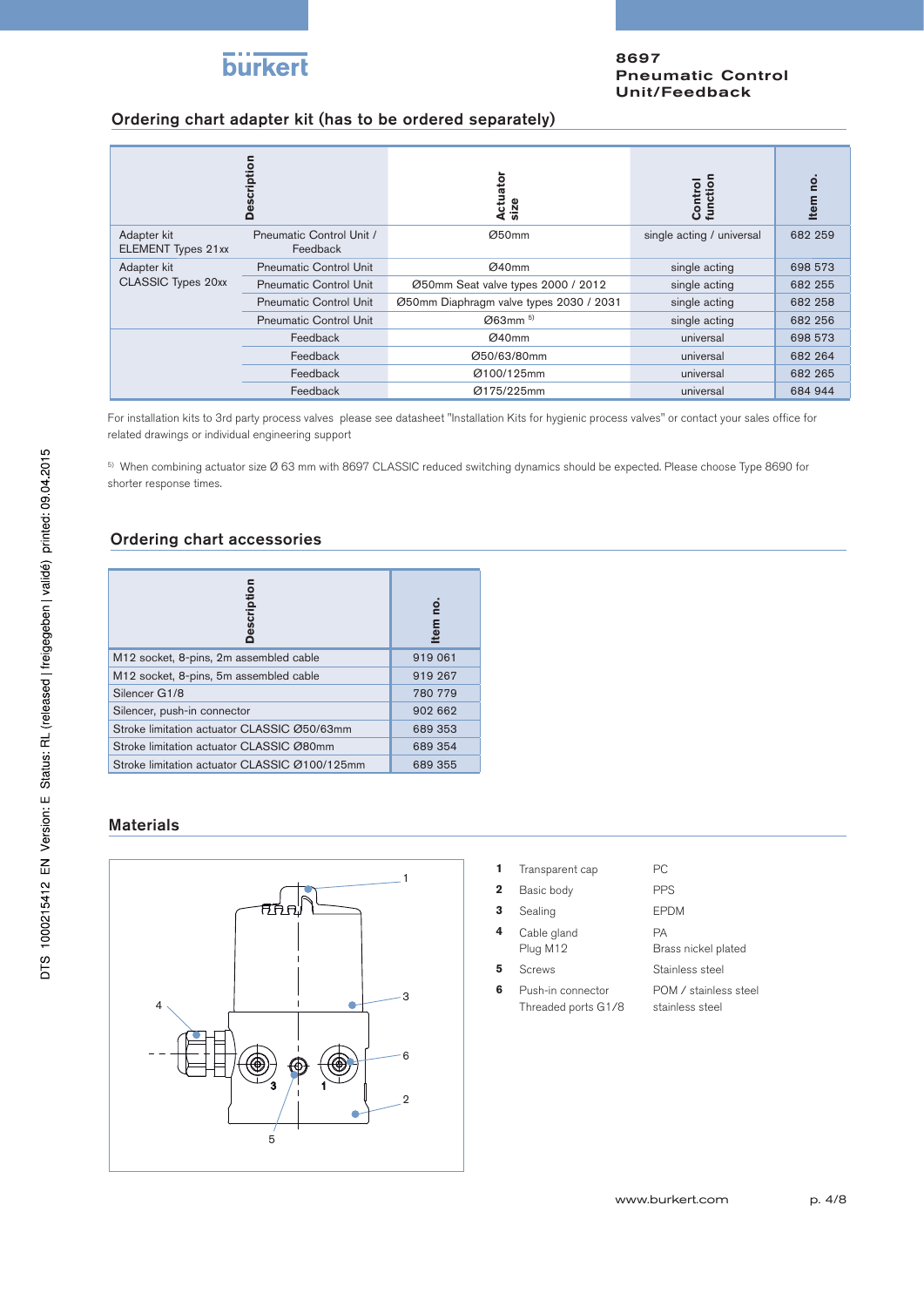

### Dimensions [mm]

Pneumatic Control Unit/Feedback for mounting on process valve ELEMENT Types 21xx

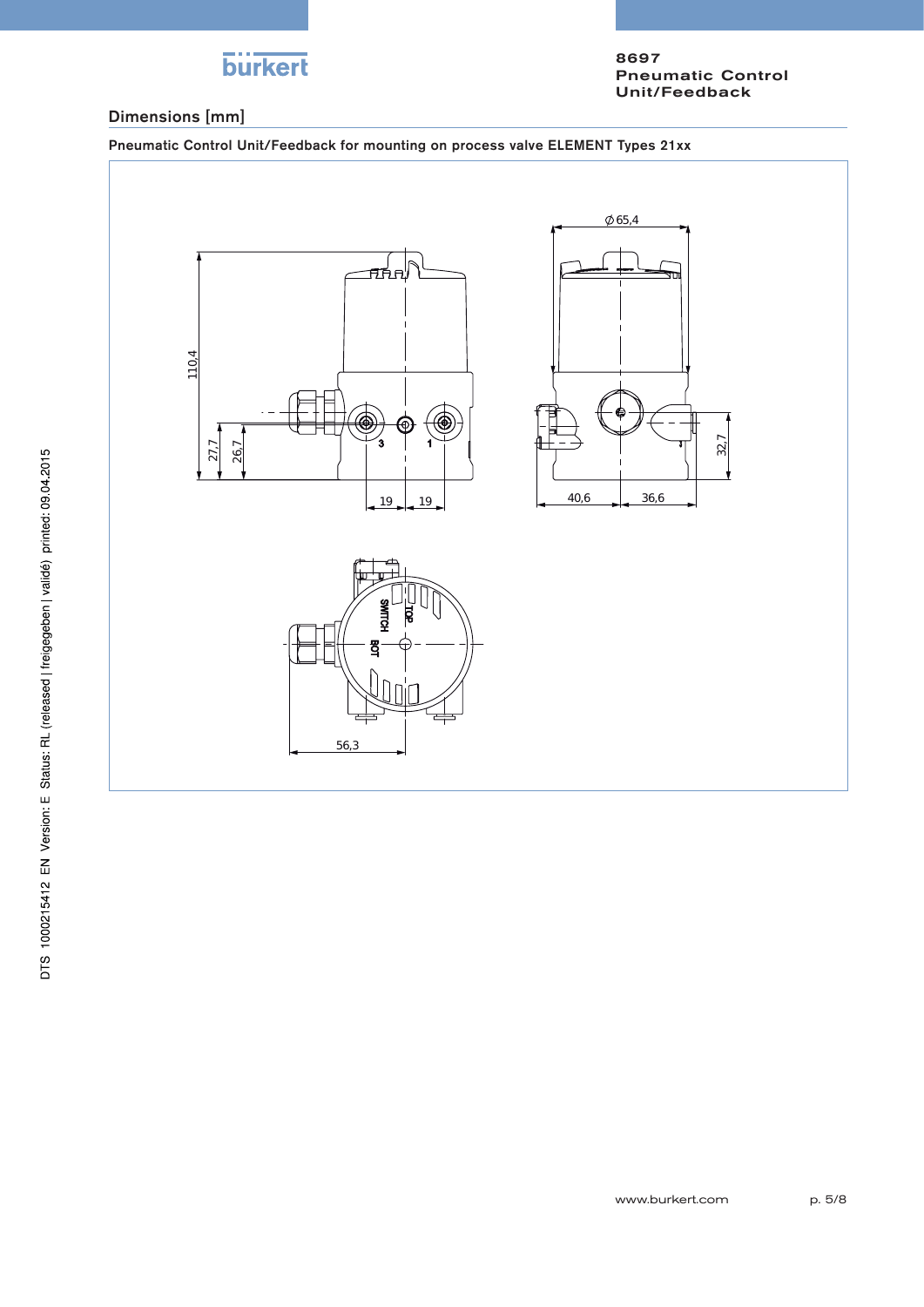

### Dimensions [mm]

Control Unit for mounting on process valve CLASSIC Types 20xx



### Feedback for mounting on process valve CLASSIC Types 20xx

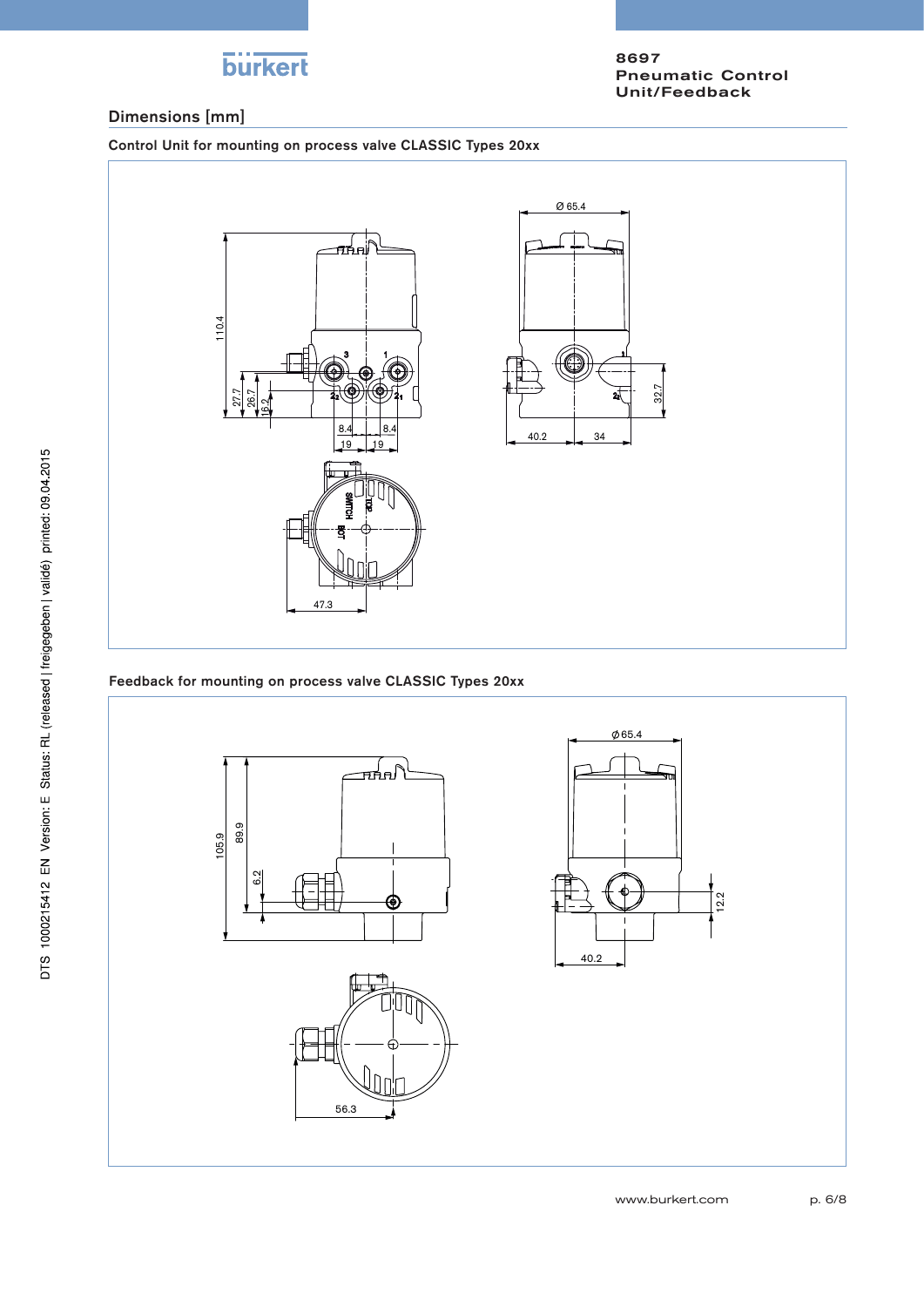# burkert

8697 Pneumatic Control Unit/Feedback

### Connection options

Multipole, plug M12 8-pins



#### **Cable gland**,  $M16 \times 1.5$  (cable-ø 10 mm), terminal screws (1.5 mm<sup>2</sup>)